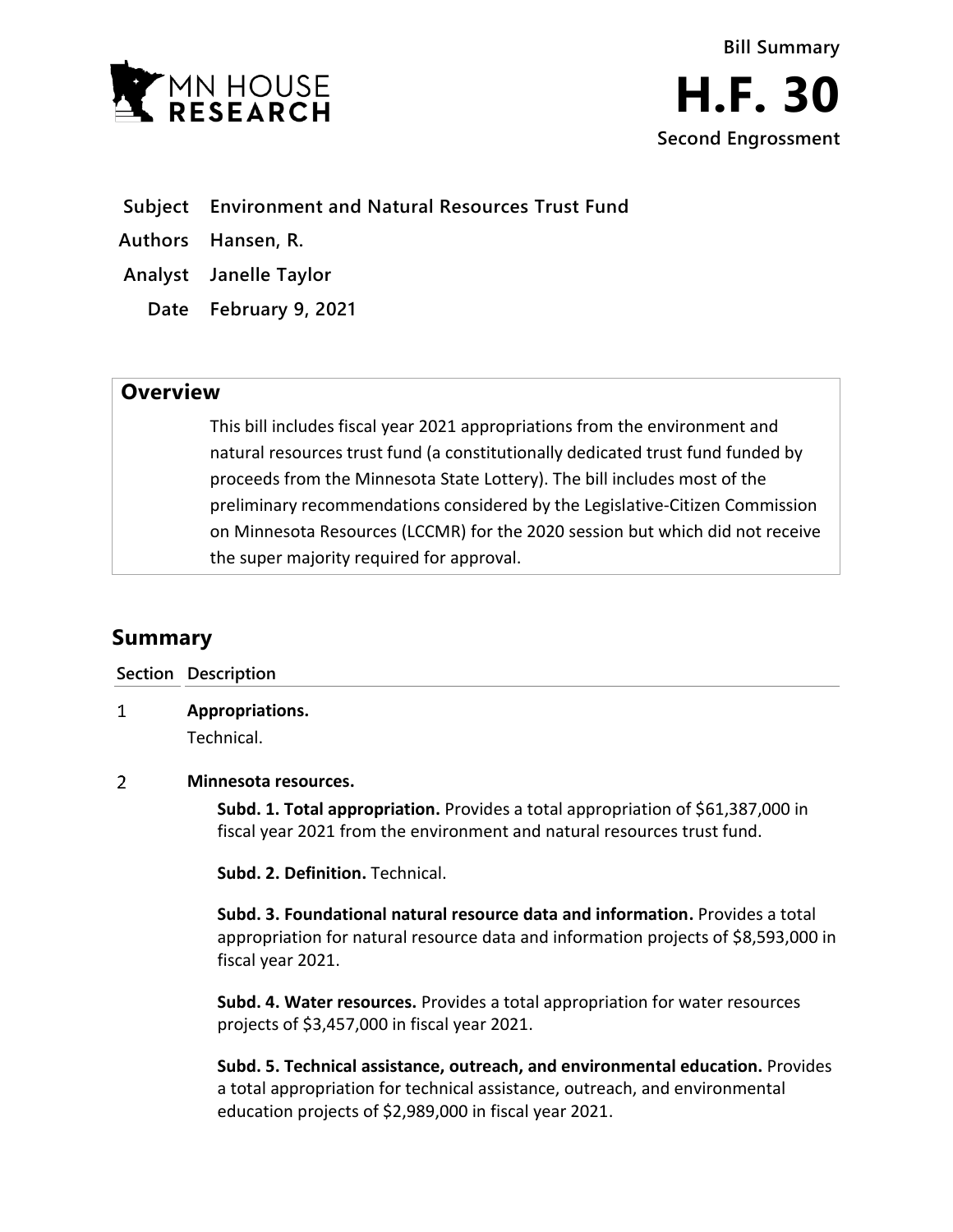### **Section Description**

**Subd. 6. Aquatic and terrestrial invasive species.** Provides a total appropriation for invasive species projects of \$10,425,000 in fiscal year 2021.

**Subd. 7. Air quality and renewable energy.** Provides a total appropriation for air quality and renewable energy projects of \$573,000 in fiscal year 2021.

**Subd. 8. Methods to protect or restore land, water, and habitat.** Provides a total appropriation for projects for protection, restoration, and enhancement methods of 4,219,000 in fiscal year 2021.

**Subd. 9. Land acquisition, habitat, and recreation.** Provides a total appropriation for land acquisition projects of \$29,901,000 in fiscal year 2021.

**Subd. 10. Emerging issues account; wastewater renewable energy demonstration grants.** Provides \$1,095,000 to an emerging issues account to be used to provide grants for renewable energy demonstration projects at wastewater treatment facilities.

**Subd. 11. Administration and contract agreement reimbursement.** Provides a total appropriation of \$135,000 in fiscal year 2021 for contract administration expenses of the Department of Natural Resources (DNR).

**Subds. 12 to 20.** Provides project requirements that apply to all recipients. The LCCMR recommends similar requirements each year, which include: specifying the availability of appropriations; data requirements; specific project requirements, including requiring ecological restoration and management plans; and requiring easements to be permanent and have a long-term monitoring and enforcement plan. Extends several previous appropriations set to expire. Redirects money, originally appropriated in fiscal year 2020 for the Sauk River Dam Removal and Rock Rapids Replacement project, to four new projects.

#### $\overline{3}$ **Land acquisition, habitat, and recreation.**

Amends a prior appropriation for a trail in the city of Tower to retroactively allow a trail connection to the Mesabi Trail and extend the availability of the appropriation until June 30, 2023.

#### $\overline{4}$ **Aquatic and terrestrial invasive species.**

Amends a prior appropriation for Palmer amaranth monitoring to include other noxious weeds.

#### 5 **Effective date.**

Provides an immediate effective date for sections 1, 2, and 4.